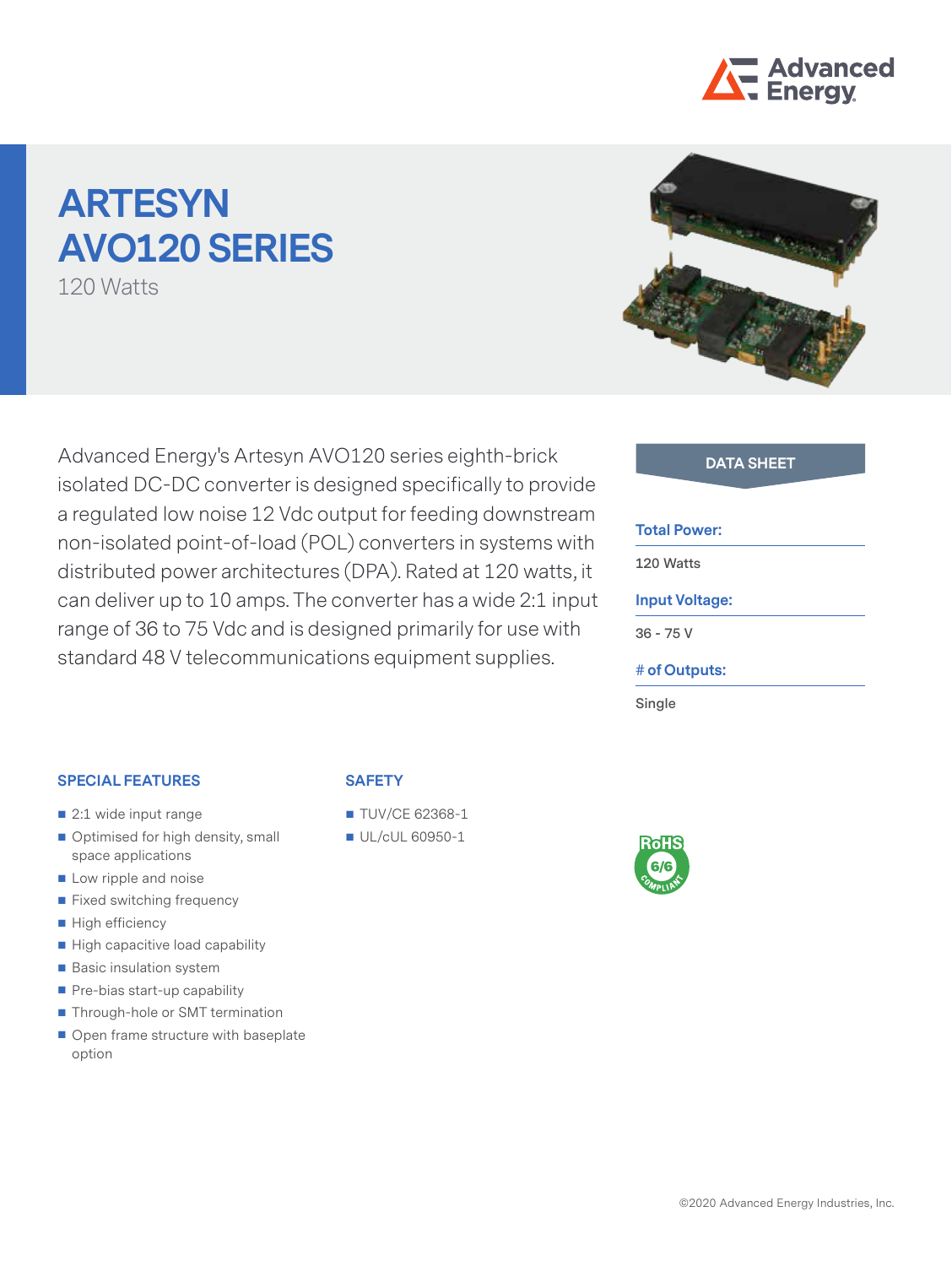# **ELECTRICAL SPECIFICATIONS**

| Input                                                |                |  |
|------------------------------------------------------|----------------|--|
| Input range                                          | 36 - 75 VDC    |  |
| Efficiency <sup>2</sup>                              | 93% @12 Vo     |  |
| Output                                               |                |  |
| Maximum power                                        | $+/-1.6%$      |  |
| Line regulation                                      | $+/- 6$ mV     |  |
| Load regulation                                      | $+/- 10$ mV    |  |
| Noise/ripple                                         | 65 mV          |  |
| Overvoltage protection<br>Overtemperature protection | Auto-restart   |  |
| Switching frequency                                  | 165 KHz        |  |
| Temperature co-efficient                             | $\pm 0.02$ /°C |  |
| Isolation                                            |                |  |
| I/O isolation                                        | 2000 VDC min.  |  |

# **ENVIRONMENTAL SPECIFICATIONS**

| Operating ambient temperature range | -40 $^{\circ}$ C to +85 $^{\circ}$ C |
|-------------------------------------|--------------------------------------|
| Storage temperature                 | $-55^{\circ}$ C to +125 $^{\circ}$ C |
| Humidity                            | 5% to 95% (non-condensing)           |
| <b>MTBF</b>                         | 1.5 Million hours                    |
| RoHS compliant                      |                                      |



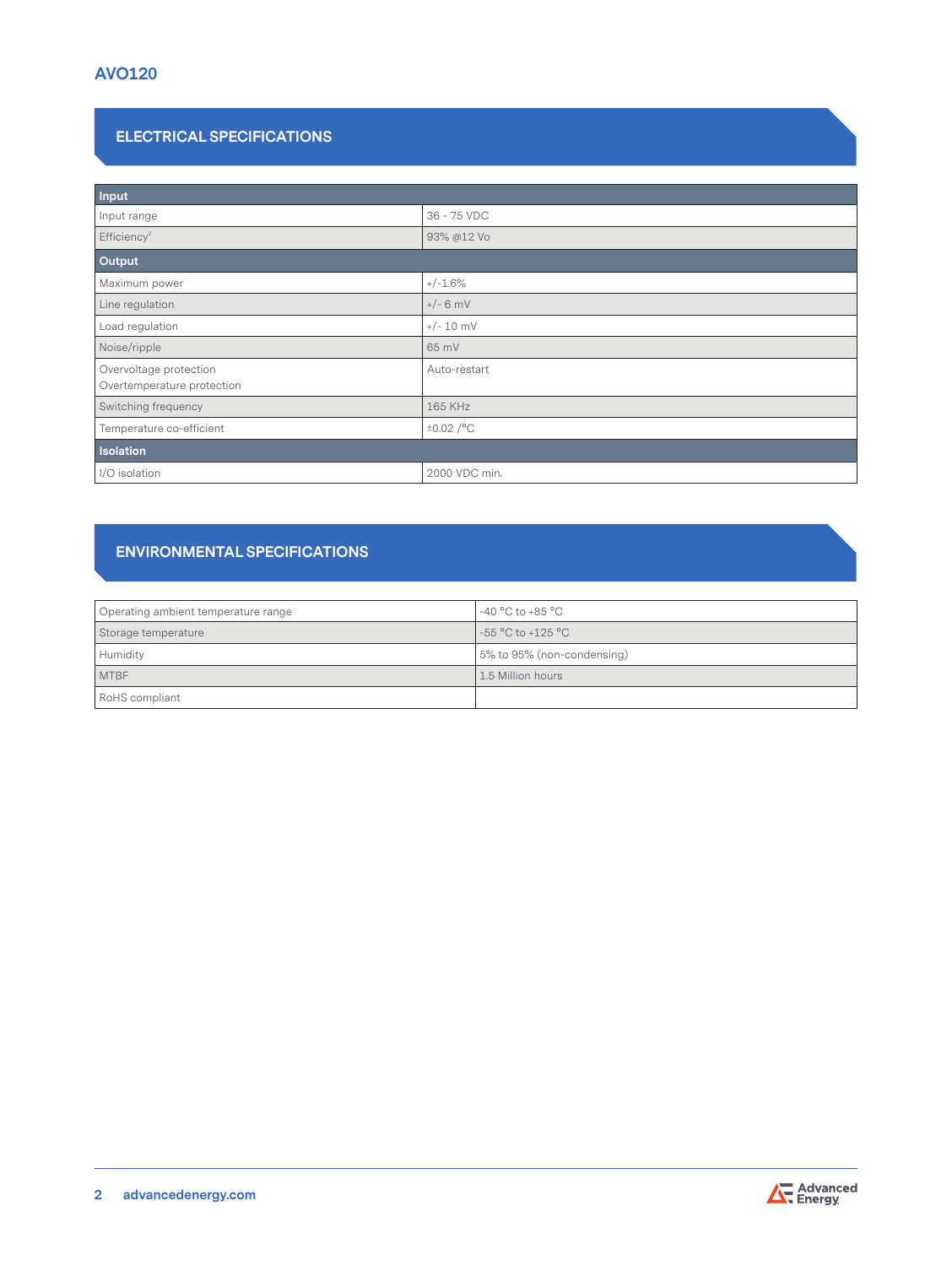### **ORDERING INFORMATION**

| Model number      | Input voltage | Output voltage | Power |
|-------------------|---------------|----------------|-------|
| AVO120-48S12-4L   | 36 - 75 Vin   | 12 V @ 10 A    | 120 W |
| AVO120-48S12-6L   | $36 - 75$ Vin | 12 V @ 10 A    | 120 W |
| AVO120-48S12B-4L  | 36 - 75 Vin   | 12 V @ 10 A    | 120 W |
| AVO120-48S12B-6L  | $36 - 75$ Vin | 12V@10A        | 120 W |
| AVO120-48S12P-4L  | 36 - 75 Vin   | 12 V @ 10 A    | 120 W |
| AVO120-48S12P-6L  | 36 - 75 Vin   | 12 V @ 10 A    | 120 W |
| AVO120-48S12PB-4L | 36 - 75 Vin   | 12 V @ 10 A    | 120 W |
| AVO120-48S12PB-6L | 36 - 75 Vin   | 12 V @ 10 A    | 120 W |

- Standard version is negative enable

 $-$  "-6" = 3.8 mm pin length

 $-$  "-4" = 4.8 mm pin length

- "-P" = Positive enable

- "-B" = Baseplate

#### **MECHANICAL DRAWINGS**



Notes:

1. All specifications are subject to change without notice. Mechanical drawings are for reference only.

2. Warranty: 2 years

3. Label and logo appearance may vary from what is shown on mechanical drawings.

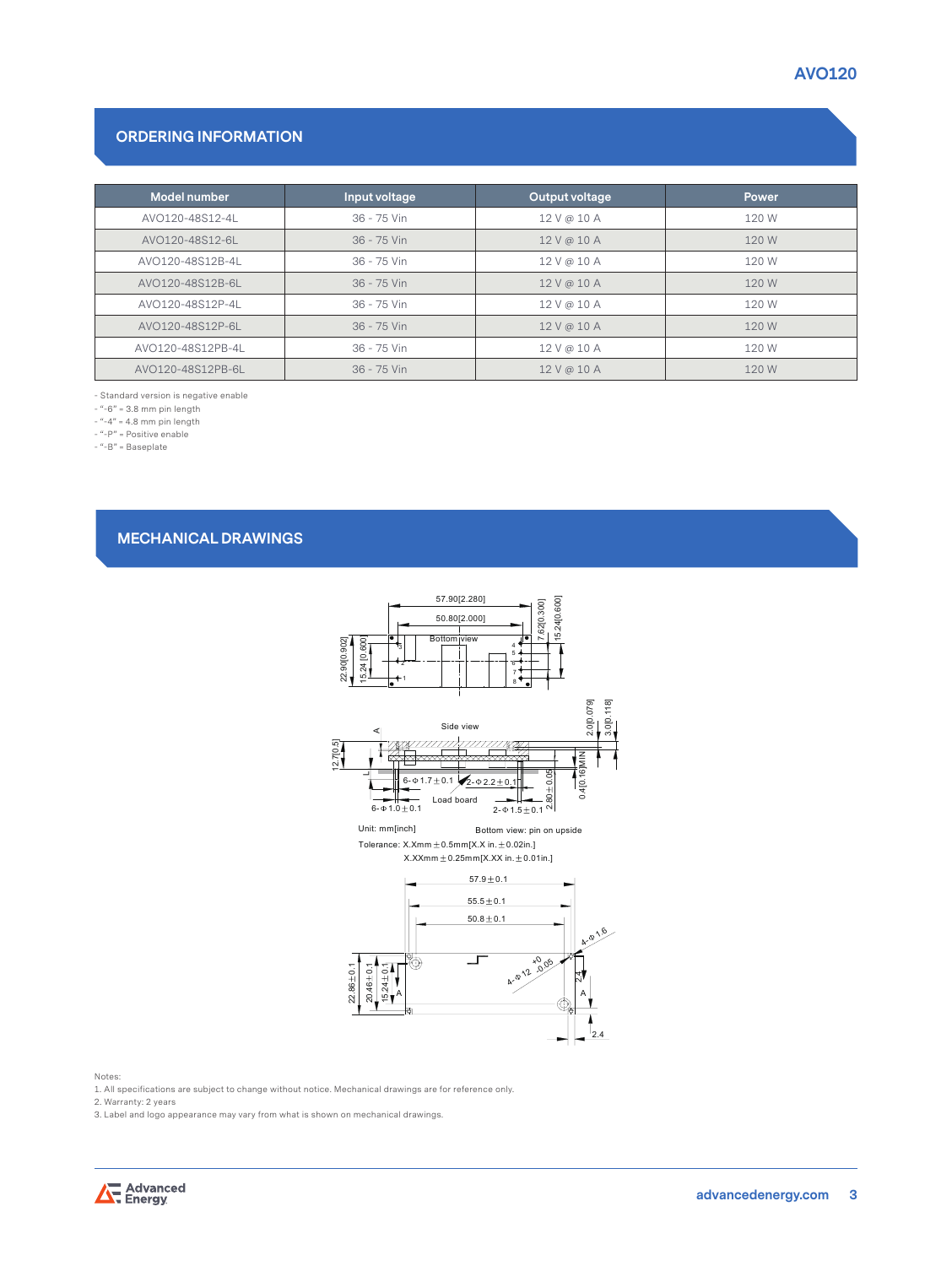# **PIN DESIGNATIONS**

| Pin#           | <b>Function</b> |
|----------------|-----------------|
|                | $+V$ in         |
| $\overline{2}$ | Enable          |
| 3              | -V in           |
| $\overline{4}$ | -V out          |
| 5              | - Sense         |
| 6              | Trim            |
| ⇁              | +Sense          |
| 8              | +V out          |